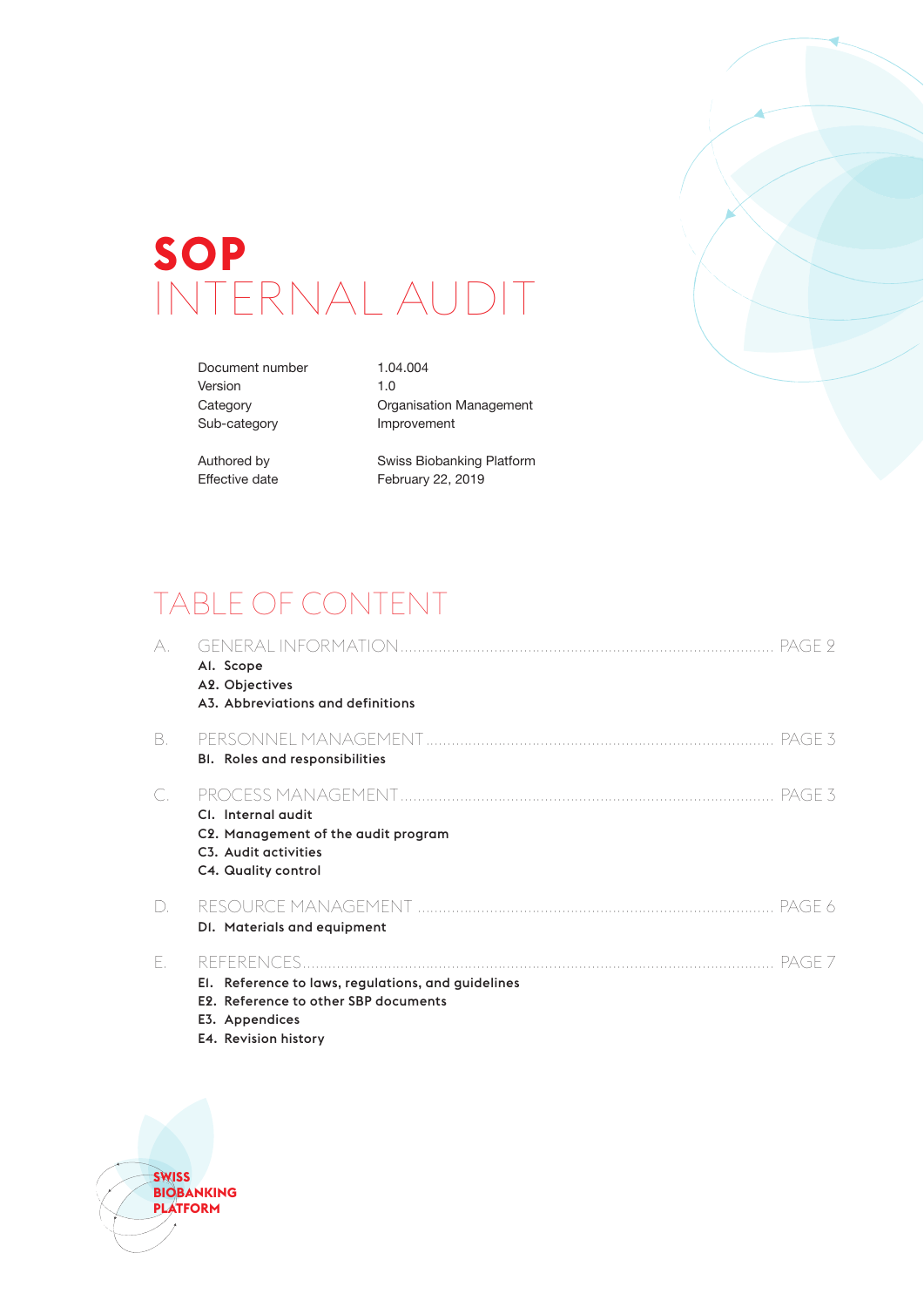## A. GENERAL INFORMATION

## **A1. SCOPE**

This SOP provides guidance on auditing the Biobank, including the management of the audit program and the principles for conducting efficient internal audits. It does not apply to external audit processes.

### **A2. OBJECTIVES**

- **>** Ensure that BB conducts internal audits at regular intervals to provide information on whether the QMS is efficiently implemented and maintained.
- **>** Ensure that the audit activities are performed by trained auditors, which shall be objective, independent, and impartial.
- **>** Ensure that the audit program has been established, implemented, monitored, and reviewed to include improvements.
- **>** Ensure that each audit is based on previously defined audit objectives, scope, and criteria.
- **>** Ensure that audit reports are maintained in the Document Management System.
- **>** Ensure that records on the implementation of the audits are maintained in the Document Management System.

## **A3. ABBREVIATIONS AND DEFINITIONS**

For this document, the following abbreviations apply. BB = Biobank BIMS = Biobank Information Management System

- CAPA = Corrective Action / Preventive Action
- Mgmt = Management NC = Non-conformity
- QMS = Quality Management System
- QR = Quality Representative
- SBP = Swiss Biobanking Platform
- SOP = Standard Operating Procedure

#### For this document, the following definitions apply.

Audit = a documented review of processes, procedures, records, personnel competencies and functions, equipment, materials, facilities, in order to determine to which extent (acceptance degree) the BB adheres to the previously established audit criteria.

Audit criteria = reference against which conformity is determined

Audit evidence = records, statements of fact or other information which are relevant to audit criteria and verifiable Audit findings = results of the collected audit evidence against audit criteria

- Audit conclusion = outcome of an audit, after consideration of the audit objectives and all audit findings
- Audit program = description of the arrangements set up for one or more audit plans
- Audit plan = description of the activities and the arrangements for an individual audit

Auditee = organisation/department/unit/laboratory being audited

Auditor = person who conducts an audit

Internal auditor = a designated person knowledgeable with the specific activity or process to be audited but not directly involved in that.

See Glossary from SBP for other definitions.

The SBP SOPs are based on Good Biobanking Practices to ensure an optimal setup for the biobanking activities. Additionally, the SBP SOPs can serve as a reference for BBs to develop site-specific Work Instructions.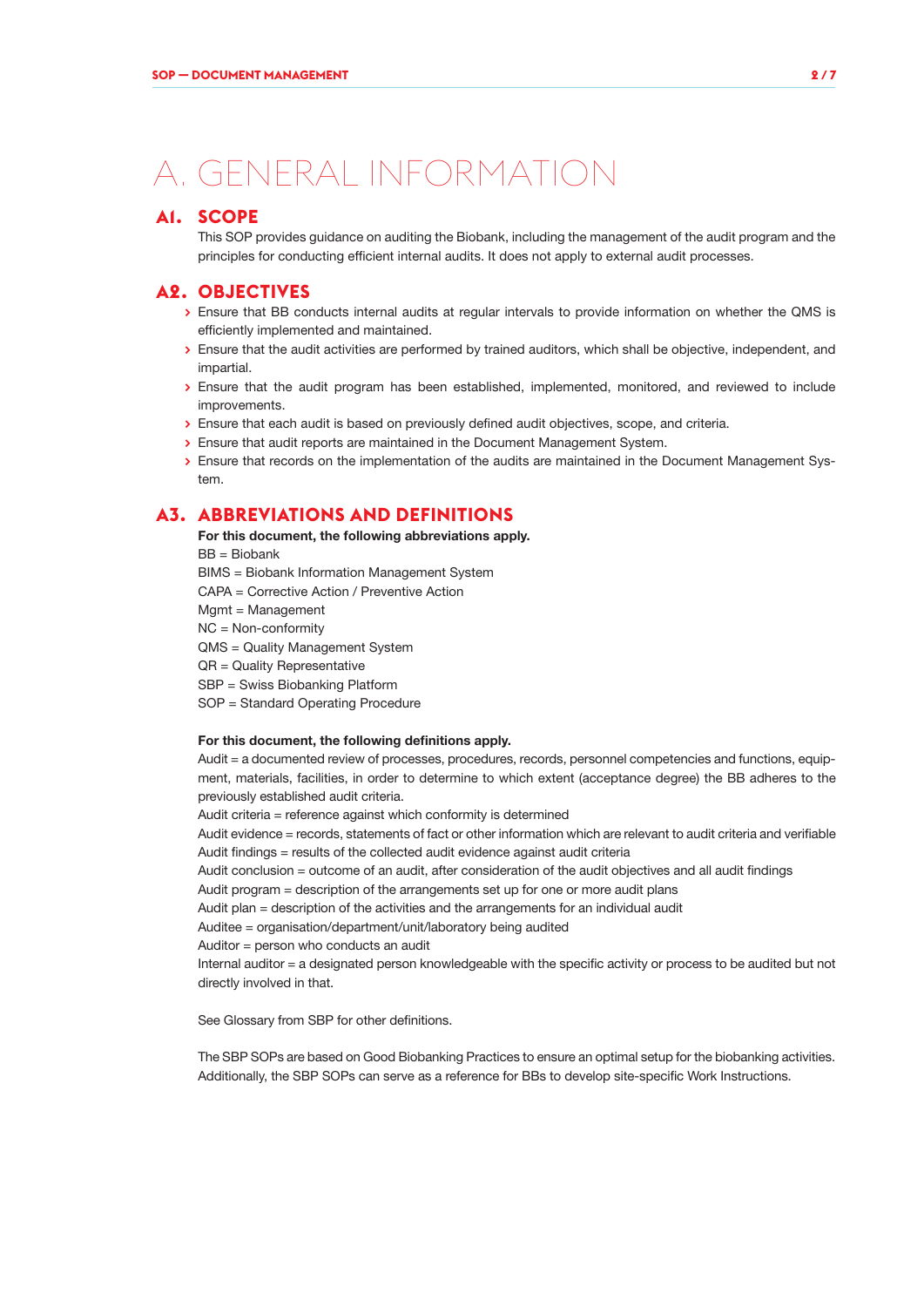## B. PERSONNEL MANAGEMENT

## **B1. ROLES AND RESPONSIBILITIES**

| <b>BB</b> personnel        | <b>Responsibility / role</b>                                                                                                                                                                                             |  |  |
|----------------------------|--------------------------------------------------------------------------------------------------------------------------------------------------------------------------------------------------------------------------|--|--|
| <b>BB Manager/Director</b> | $\rightarrow$ Develops the audit program<br>> Reviews the audit program                                                                                                                                                  |  |  |
| ΟR                         | $\rightarrow$ Develops the audit program<br>> Implements the audit program<br>> Monitors the audit program<br>> Reviews the audit program<br>> Selects and appoints the internal auditor/s<br>> Performs Quality Control |  |  |
| Auditor                    | > Performs the audit activities<br>> Writes and approves the audit report                                                                                                                                                |  |  |
| Auditee                    | > Approves the audit report                                                                                                                                                                                              |  |  |

## C. PROCESS MANAGEMENT

## **C1. INTERNAL AUDIT**

### **C1.1. General Information on the audit**

The following points should be the object of an audit (this list is not exhaustive):

- **>** Governance Management, including compliance with legal and ethical requirements.
- **>** Processes;
- **>** Personnel proficiency and functions;
- **>** Facility infrastructure, equipment, and materials;
- **>** Documentation and record keeping;
- **>** IT systems, including BIMS and/or database and Document Management System;
- **>** Organisation Management, including audit program, quality policy, quality objectives, sustainability, continual improvement;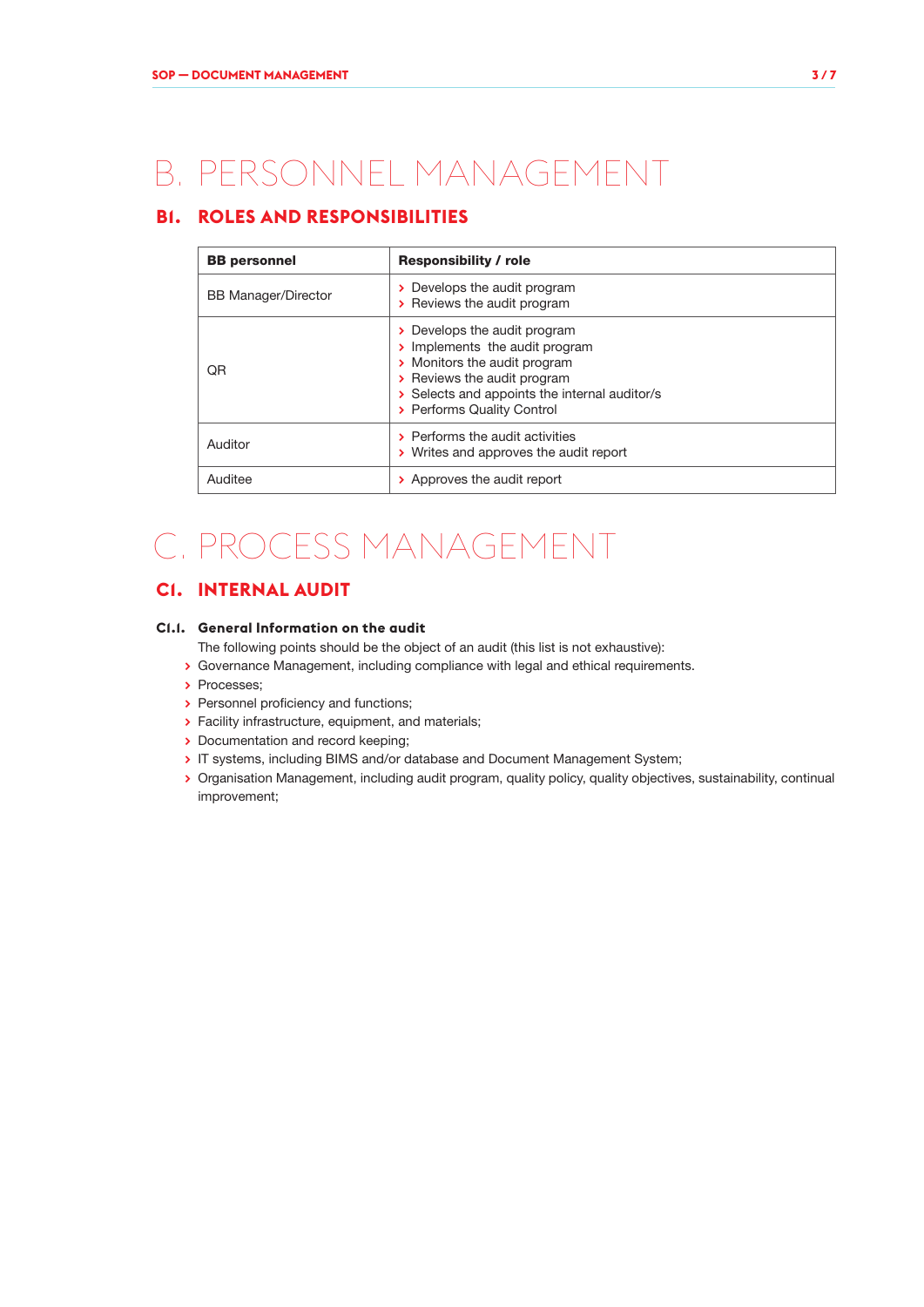

As illustrated in the following flowchart, the audit procedure involves two distinct phases: the management of the audit program and the audit activities themselves.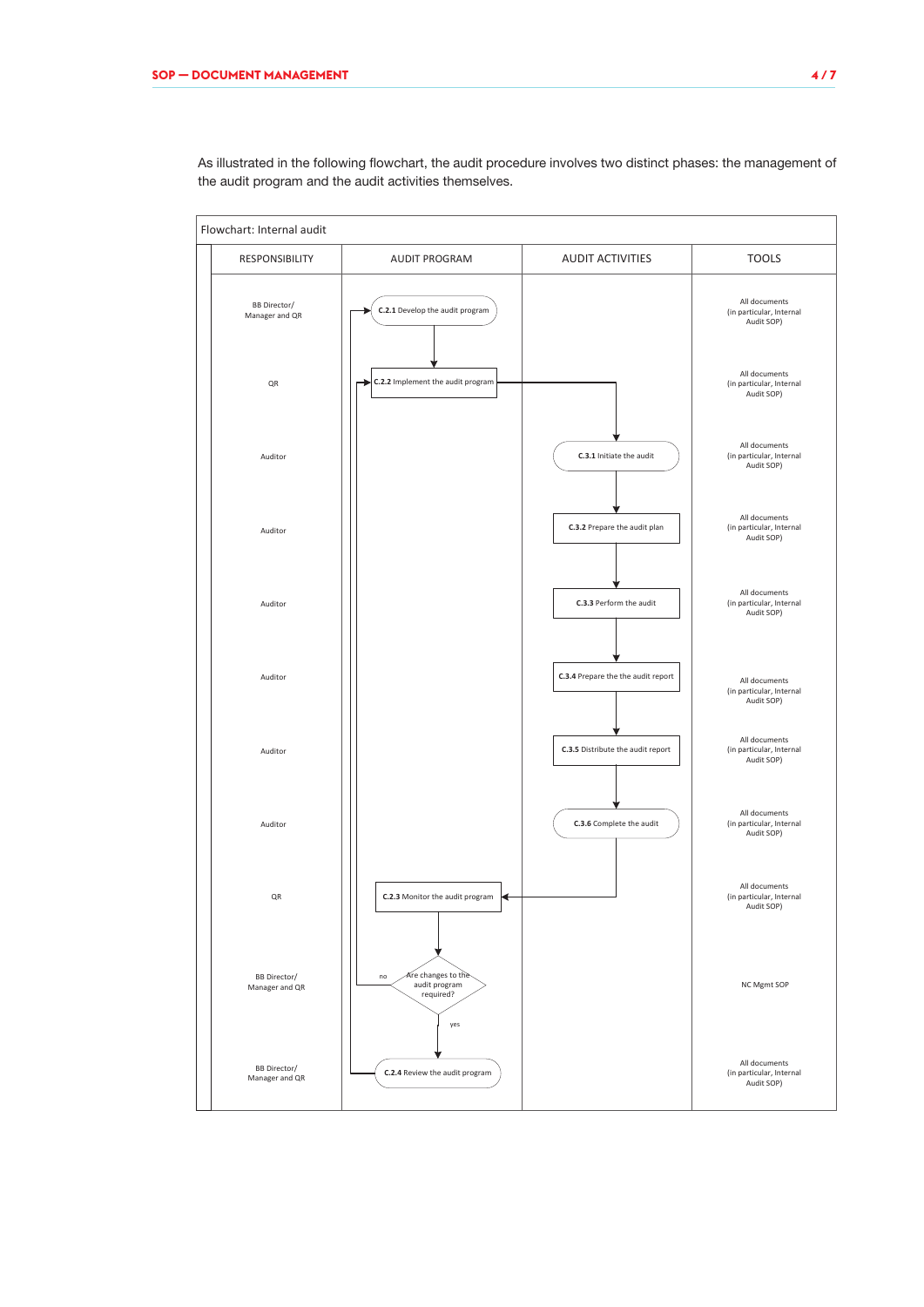## **C2. MANAGEMENT OF THE AUDIT PROGRAM**

#### **C2.1. Developing the audit program**

- **>** The audit program shall describe the arrangements for one or more audits planned for specific purposes and for a specific timeframe. The audit program shall include the following items:
- 2a. Audit objectives for the whole audit program. For example, fulfillment of legal and ethical requirements and audit criteria, improvement of the BB, assessment of the effectiveness of the QMS, alignment of the QMS to policies and governance, determination of the compliance of activities and processes with written BB SOPs and Work Instructions.
- 2b. Scope and frequency of the individual audits: scheduled dates, location, departments to be audited, activities and processes to be audited, period covered by the audit.
- 2c. Audit criteria. It includes policies, SOPs, legal and ethical requirements, and QMS requirements.
- 2d. Audit sampling methods. The audit sampling method shall be accurately described as it explains how the auditor should select samples/specimens and/or documents during the audit to produce audit evidence.
- 2e. Requirements for selecting internal auditors. The auditor/s shall be competent, impartial, and objective. To ensure the auditor impartiality and objectivity, the auditor shall be selected from departments not directly associated with the auditee. Moreover, the auditor should be selected on the basis of their competencies in auditing.
- **>** The audit program shall focus to allocate resources to audit those processes and activities that directly impact the effectiveness of the QMS.
- **>** The BB Manager/Director and the QR shall also identify and evaluate the risks for the audit program.

#### **C2.2. Implementing the audit program**

- **>** The QR shall ensure that the objectives, the scope, and the criteria of the individual audits are consistent with the audit program.
- **>** The QR shall determine the extent (acceptance degree) of conformity of the QMS to be audited, or parts of it.
- **>** The QR shall select and appoint the auditors for the individual audits based on the requirements of the audit program.

#### **C2.3. Monitoring the audit program**

**>** The QR shall ensure that the number of audits, the scheduled dates, and the objectives described in the audit program are respected and continuously monitored.

#### **C2.4. Reviewing the audit program**

- **>** The BB Manager/Director and the QR shall manage the audit conclusions as well. This includes the following activities: review the causes of the audit findings, review the audit reports, and determine the necessity of any follow-up audit.
- **>** In case of non-conformities detected during the audit and recorded in the audit report, the audit program should be modified. Follow-up audits to verify the completeness and the effectiveness of the CAPA undertaken shall be included in the revised audit program. The audit report, as well as the changes to standards and to legal requirements, should modify the objectives of the audit program.

### **C3. AUDIT ACTIVITIES**

#### **C3.1. Initiating the audit**

**>** The auditor shall determine the feasibility of the audit activities by assessing if appropriate information is available for planning and conducting the audit. The auditor also shall evaluate if the time and the resources made available by the BB are adequate for conducting the audit.

#### **C3.2. Preparing the audit plan**

- **>** The auditor shall prepare the audit plan based on the information reported in the audit program. An audit check-list, which includes details on the activities/processes to be audited, should be prepared.
- **>** The BB should take into account the risks due to the audit activities.
- **>** It should set up additional measures for data protection and confidentiality as well as safety.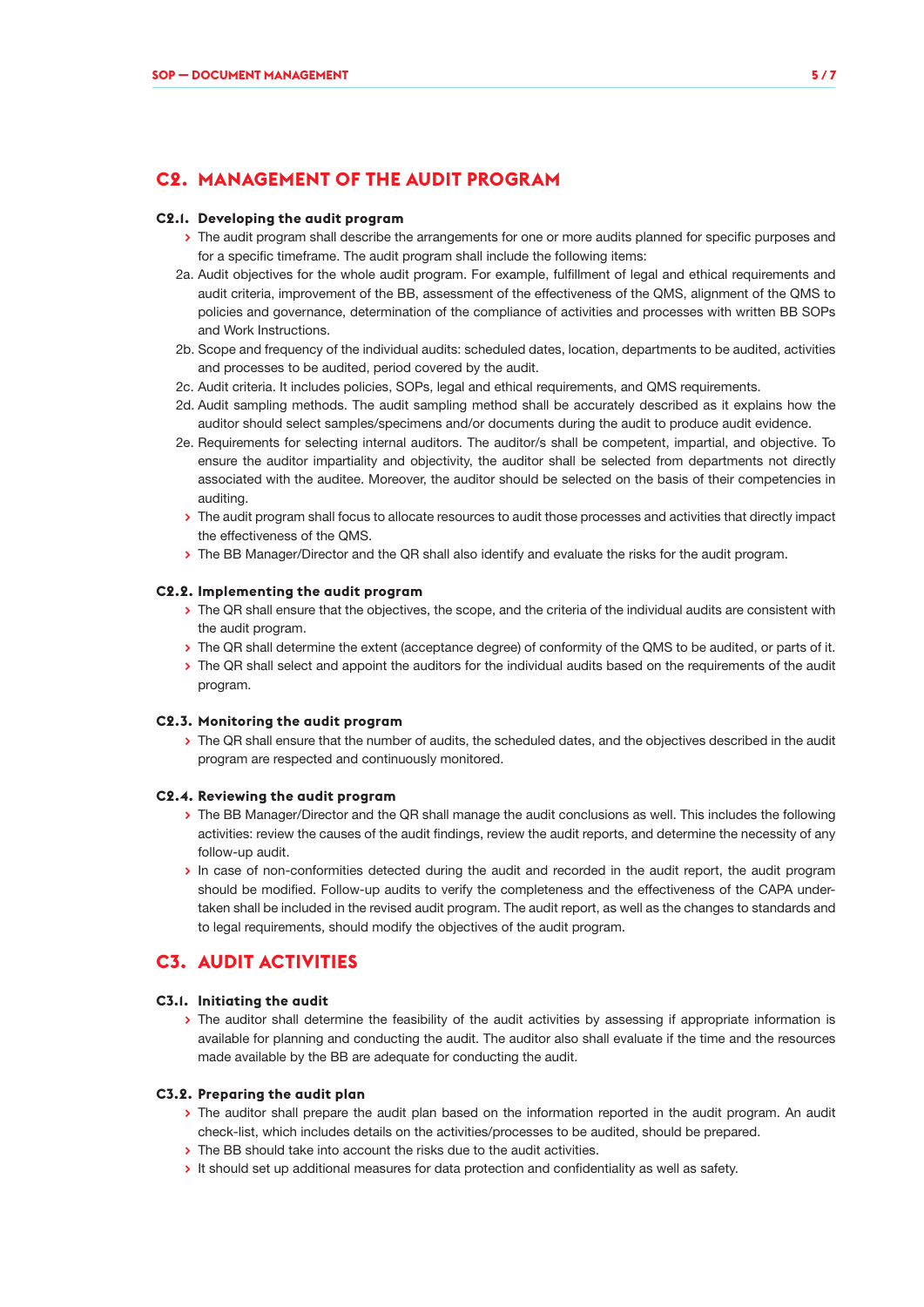#### **C3.3. Performing the audit**

- **>** The auditor shall conduct an opening meeting to introduce himself/herself to the auditee. During the opening meeting, all parties confirm their agreement to the audit plan and ensure that all planned activities can be performed.
- **>** The auditor shall review documents and records to determine if the audit criteria are fulfilled, based on the audit sampling method.
- **>** The auditor shall collect information via appropriate sampling and verify it. Only the information that has been verified shall be accepted as audit evidence. The audit evidence shall be assessed against the audit criteria to determine the audit findings, which are, thus, recorded.
- **>** The auditor shall prepare the audit conclusions, indicating the need for CAPA and/or improvement actions. The following issues shall be addressed: the extent of conformity with the audit criteria, the effectiveness of the QMS, possible implementation and improvement of the QMS, the achievement of the audit objectives listed in the audit program, and the audit findings. If required by the audit program, the auditor provides recommendations for the continual improvement of the BB or future audit activities.

#### **C3.4. Preparing and approving the audit report**

- **>** The auditor shall prepare the audit report in accordance with the audit program. The audit report should include: the audit objectives, the audit scope, identification of the auditor/s, the dates and the locations where the audit has been carried out, the audit criteria, the audit findings, the audit evidence, and the audit conclusions.
- **>** The audit report shall be dated, reviewed, and approved by the auditor and the auditee in accordance with the audit program.

#### **C3.5. Distributing the audit report**

- **>** The auditor shall conduct a closing meeting within an agreed period to distribute and explain the audit report.
- **>** The audit report shall be distributed to the BB Director/Manager, the QR, and all other concerned parties.

#### **C3.6. Completing the audit**

- **>** The audit shall be considered as complete when all planned activities have been carried out.
- **>** If required by the audit program, a subsequent audit shall verify if the CAPA and improvement actions have been successfully undertaken by the auditee within an agreed period.

### **C4. QUALITY CONTROL**

- **>** The QR controls that the audit activities have been carried out by qualified auditors, whose tasks are are listed in the Personnel file (Document 2.02.001), as established in the Personnel Management SOP (Document 1.02.001).
- **>** The QR controls that the audit activities have been carried out as established in the audit program.
- **>** Every time the QR performs quality control on the process outputs, quality control details (date of QC, outcomes) shall be recorded in the Quality Control Results (Document 2.04.009).

## D. RESOURCE MANAGEMENT

## **D1. MATERIALS AND EQUIPMENT**

The materials and equipment in the following list are recommendations only and may be substituted by alternative/equivalent products more suitable for the specific task or procedure.

#### Materials and equipment